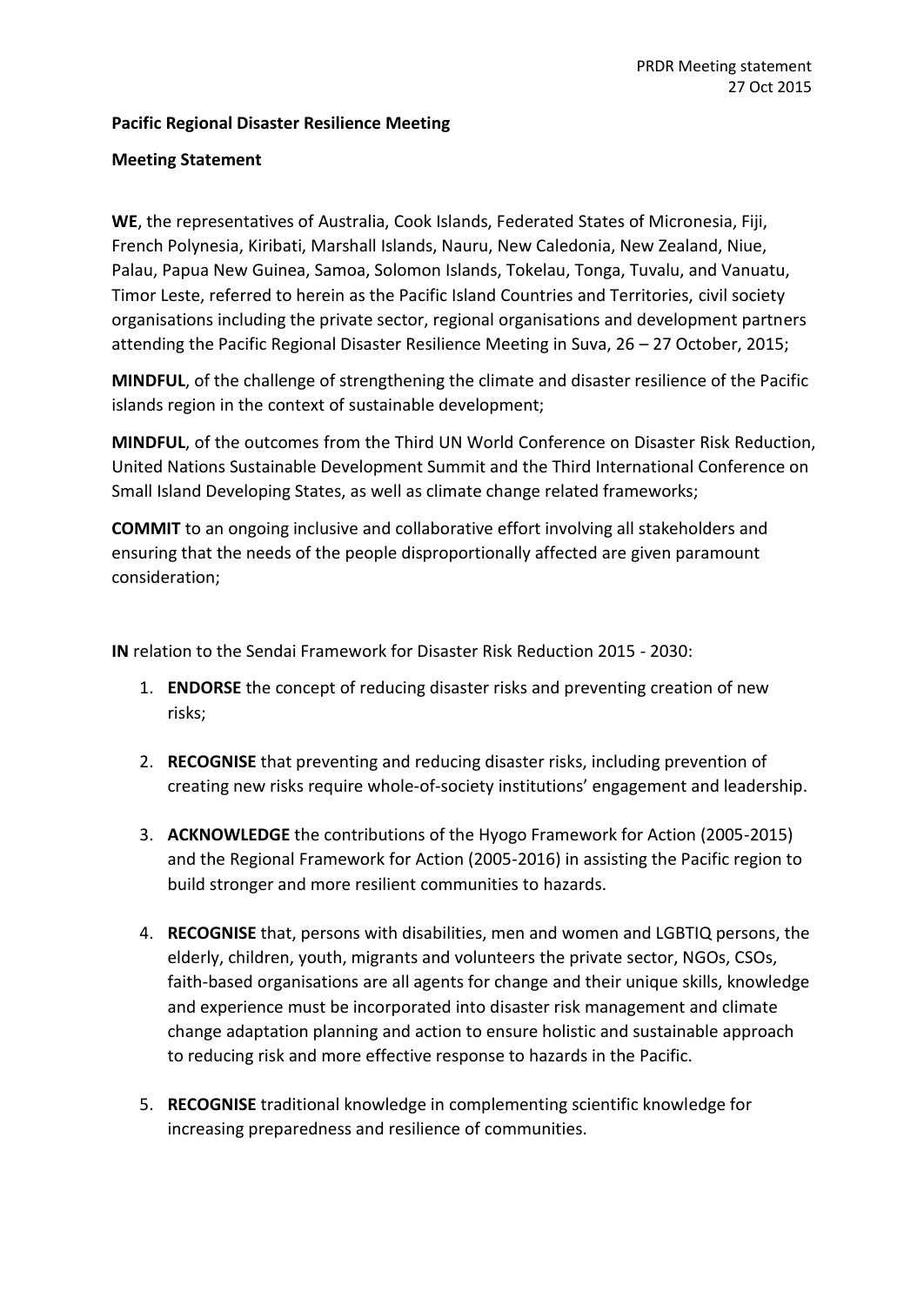- 6. **ENCOURAGE** the reporting on progress of the Sendai Framework for Disaster Risk Reduction to be linked with any other relevant frameworks in the Pacific, being mindful of national reporting obligations and capacity.
- 7. **ACKNOWLEDGE** the need for the monitoring and reporting of the Sendai Framework for Disaster Risk Reduction in the Pacific region to also be useful for planning purposes at the local, national and regional levels.
- 8. **ACKOWLEDGE** the outcomes from the Fiji indicators Pilot report and request UNISDR to facilitate where relevant with Pacific island countries and territories.
- 9. **RECOMMEND** that Pacific island countries and territories and partners take relevant steps to improve their understanding of disaster risk, including the drivers of the generation of new risks in the region, including strengthening risk identification.
- 10. **ACKNOWLEDGE** the need for a common database with the ability to collect baseline and monitoring disaggregated data (by age and gender), and consider capacity building exercises to improve the reporting into the system, and to improve data output from the system to reflect reporting requirements.
- 11. **RECOMMEND** collaborations and partnerships developed under 'Building the Resilience of nations and Communities to Disaster' reinforced and strengthened to improve disaster risk governance.
- 12. **ENCOURAGE** synergies between public sector, including local governments, communities, faith-based and private sector to place coherent policies and enforcing mechanisms to promote risk sensitive investment.
- 13. **RECOGNISE** the need for regional collaboration to enhance the monitoring and review mechanism of disaster risk reduction and to explore with Pacific island countries and territories and partners effective modalities for regional cooperation, coordination with development partners, to implement the Sendai Framework. In this regard, UNISDR is **REQUESTED** to coordinate production of a plan with timelines and resource requirements for the implementation process by 2017 to best support Pacific island countries and territories.
- 14. **REQUEST** Pacific Island Countries and Territories and development partners to further develop mechanisms for public and private investment on disaster risk reduction including public-private partnerships which acknowledge the need for the private sector to be actively engaged in the decision making process.
- 15. **RECOMMEND** all stakeholders at the global, regional, national, and local levels to integrate disaster risk reduction into response and preparedness, and also "Build